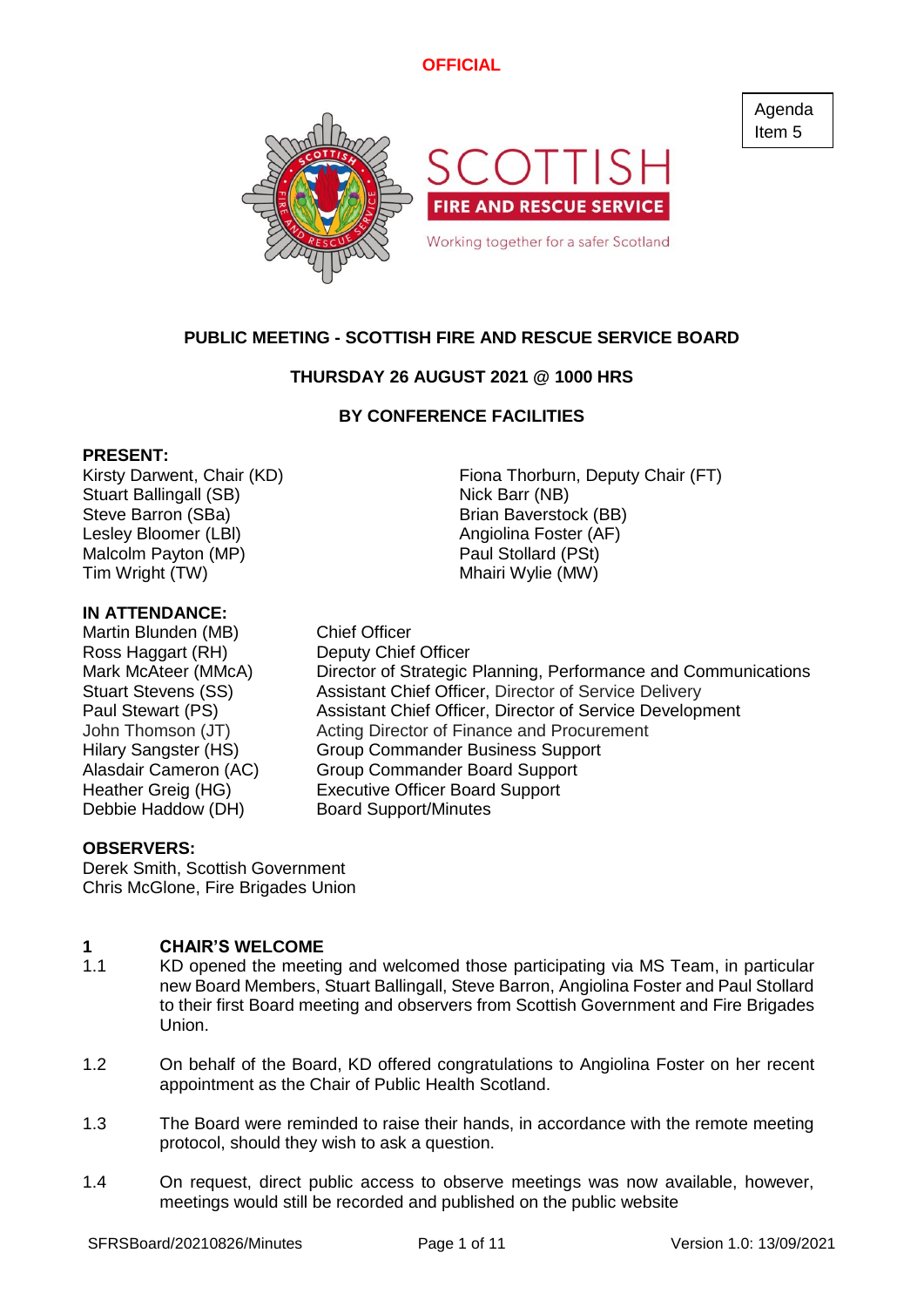#### **2 APOLOGIES**

2.1 Liz Barnes, Director of People and Organisational Development John Dickie, Assistant Chief Officer, Director of Training, Safety and Assurance Iain Morris, Acting Director of Asset Management

#### **3 CONSIDERATION OF AND DECISION ON ANY ITEMS TO BE TAKEN IN PRIVATE**

3.1 The Board agreed that the *Annual Performance Review Report 2020/21* and the *Request for Settlement of Insurance Claim* would be taken in private due to confidential matters (Standing Order 9G) and matters relating to an individual (Standing Order 9A).

#### **4 DECLARATION OF INTERESTS**

4.1 None.

#### **5 MINUTES OF PREVIOUS MEETING:**

#### 5.1 **Thursday 24 June 2021**

5.1.1 The following amendments were noted and agreed:

> Item 11 Audit and Risk Assurance Committee – Date of next public meeting to be amended to 8 July 2021.

> Item 15 Resource Budget Monitoring Report May 2021 – The following text to be added to more accurately reflect the fuller discussion "*The Board acknowledged the restricted timeline, however, where possible the Service should seek to avoid this difficulty and this would be discussed further at a future Strategy Day."*

### 5.2 **Subject to the above amendment being made, the minutes of the meeting held on 24 June 2021 were approved as a true record of the meeting.**

#### **6 ACTION LOG**

- 6.1 The Board considered the action log, noted the updates and agreed the removal of completed actions.
- 6.2 It was agreed that the closing statement for Item 16.4 (Combined Risk and Performance Q3 Progress Report) would be amended to provide clarity of the meeting being referenced.
- 6.3 **Members noted the updated Action Log and approved the removal of completed actions.**

#### **7 DECISION LOG**

7.1 The Board considered the Decision Log.

#### 7.2 **Members noted the updated Decision Log.**

### **8 CHAIR'S REPORT**

- 8.1 The Chair presented her report noting events which had occurred since the Board meeting held on 24 June 2021. The following key points were highlighted:
	- Attendance at Kilbirnie Street Memorial event on 25 August 2021 to mark the 49<sup>th</sup> anniversary of the tragic incident.
	- Meeting with the Minister of Community Safety and Scottish Government colleagues to appraise them of the future vision and direction of the Service. Further details will be shared with the Board at the Strategy Day on 30 September 2021.
	- Met with new Board members along with the Deputy Chair, to ascertain their initial impressions of the Service and the main themes would be carried forward to future strategy days.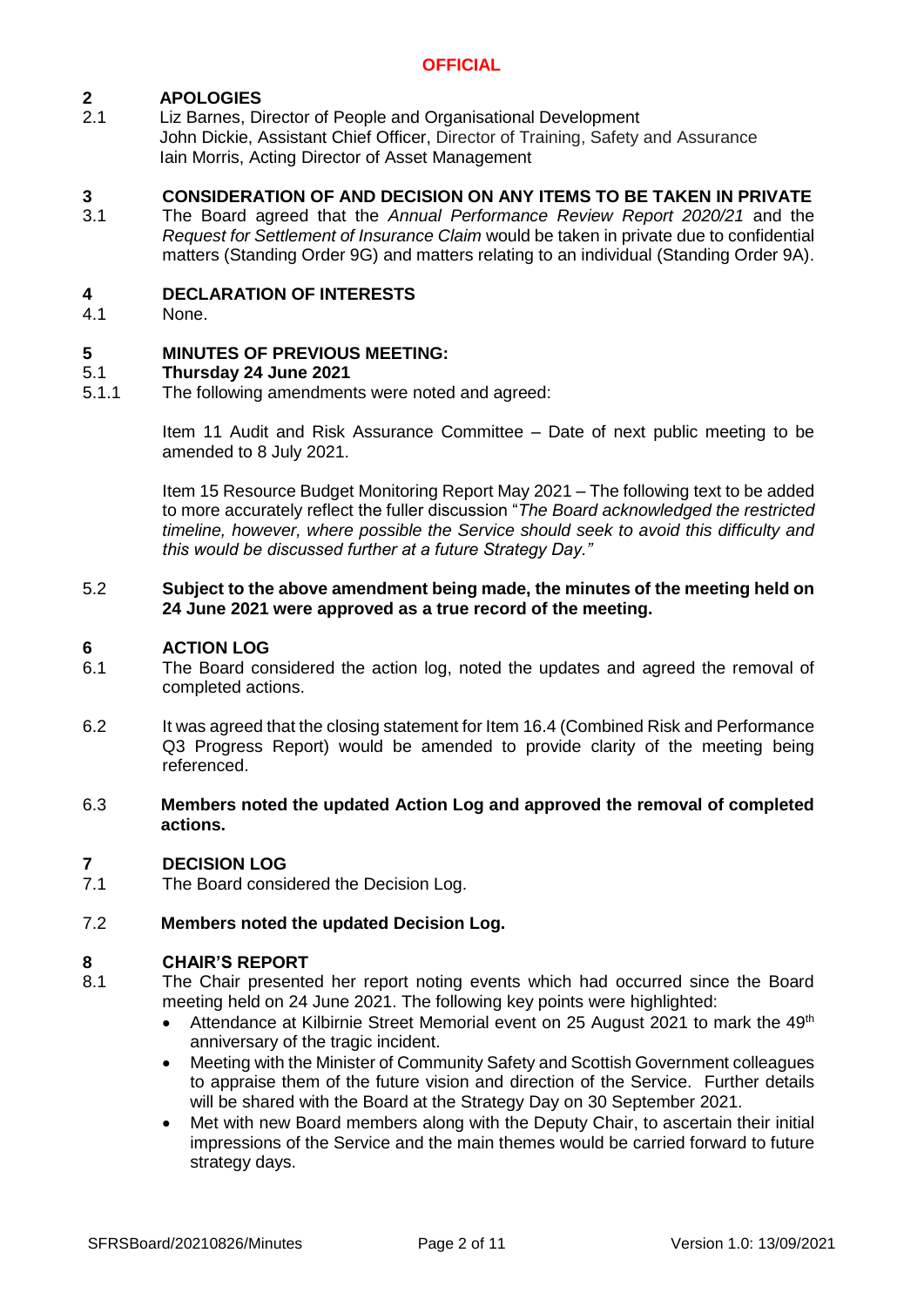8.2 KD briefed the Board on the successful multi-agency Vepsish exercise, held on 27 July 2021, in preparation for Conference of Parties (COP) 26 which proved to be a valuable learning opportunity for all agencies involved.

#### 8.3 **The Board noted the report.**

# **9 CHIEF OFFICER'S REPORT**

- 9.1 The Chief Officer presented his report noting events which had occurred since the Board meeting held on 24 June 2021. The following key points were highlighted:
	- Met with Minister of Community Safety (11 August) to discuss the recent tragic drowning incidents and to provide assurance that the Service were committed to assist in reducing incidents of this nature.
- 9.2 MB briefed the Board on the Future Vision Course he attended, facilitated by Birmingham Leadership Institute, for both public and private sector UK Chief Executives which explored modern leadership, challenges, successes and learning. A report would be submitted to the Remuneration, Appointments and Nominations Sub Committee in December 2021 to both update and provide clarity on the outcomes of the course.
- 9.3 The Chief Officer provided a further update on the following key areas:
	- Service continues to support and assist Scottish Ambulance Service with the provision of drivers.
	- Updated on the recent major incident on George IV Bridge, Edinburgh, which despite the complex and challenging nature, was handled in an exemplary manner by all those involved.
	- Key areas of risk were Command and Control Futures (CCF), Marauding Terrorist Attacks (MTA), COP26 and health and wellbeing of staff. Substantive updates were provided at a previous Strategy Day (30 July 2021). The risks associated with CCF remains high. The Digital Audit Office have undertaken an audit and their report would be provided to the Strategic Leadership Team in due course.
	- Potential emerging risk related to the Service's ability to fully spend the Capital budget within the current financial year as a result of Covid. The potential impact on the capital programme would be discussed further at a future Strategy Day.

#### 9.4 **The Board noted the report.**

# **10 DEPUTY CHIEF OFFICER'S CHANGE PORTFOLIO UPDATE**

- 10.1 RH updated Members regarding Change Portfolio matters which had occurred since the Board meeting held on 24 June 2021, highlighting the following:
	- Change Committee workshop held on 20 July 2021, which was led by Andy Main, Head of Portfolio Office. The workshop included:
		- An overview and assessment of the Portfolio Office in terms of maturity.
		- Key opportunities for development were:
			- Design/develop standard Project Portfolio Management change lifecycle framework.
			- Creation of a dependency management approach.
			- Develop a suite of reports in conjunction with Change Committee.
			- Design a programme management allocation model to support career development.
			- **EXECTED EXECTED EXECTED EXECTED** Strengthen approach to financial partners.
			- **■** Identification of Portfolio Management Tools to improve performance (interim basis).
			- **•** Developing our approach to resource capacity planning.
			- Development of a digital strategy for the Portfolio office, in relation to knowledge management system.
		- Development of roadmap to support the delivery of improvements within the Portfolio Office.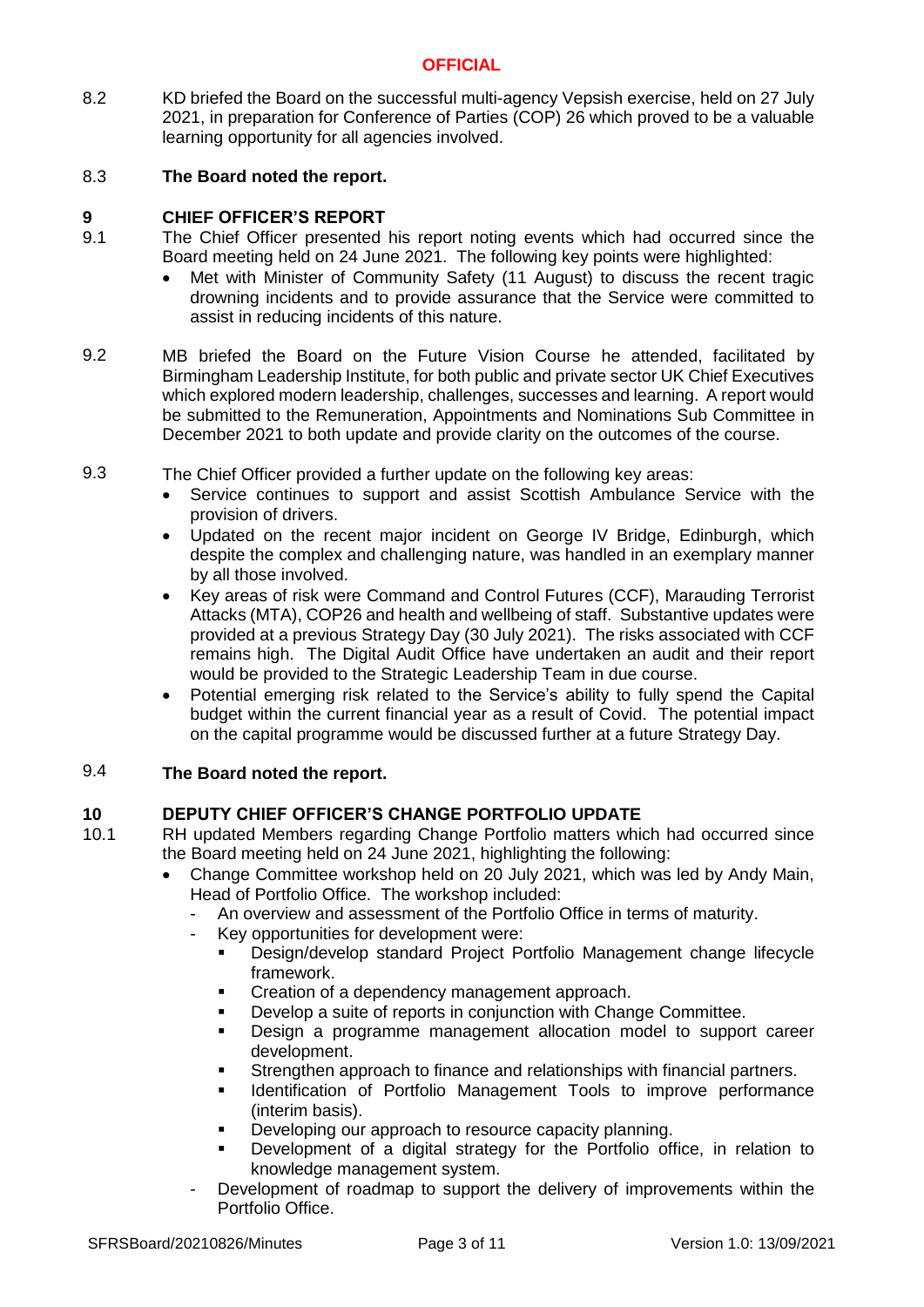- Identification and integration of quick wins within the wider programme of change.
- Indicative potential structures (interim, medium and long term) to support the development of Portfolio Office.
- 10.2 The Board asked whether there was an identified clear definition of what change was within the Service. RH indicated that the Service currently had several high-level programmes of work/individual projects and overarching these there was a need to refresh the strategy for change, to refresh and strengthen the approach to a portfolio at a strategic level to fully understand the significant changes proposed going forward. RH noted that this would link with the Future Vision.
- 10.3 The Board asked whether the Service intended to develop a clear set of criteria to assist the formal transition from change into business as usual. RH noted that the Service had criteria which helped to identify significant change, directorate managed projects or business as usual, however, this needed to be developed further and would be progressed through the development of the change lifecycle work.
- 10.4 RH stated that the development work would take approximately 18 months.
- 10.5 PS informed the Board that the development of the change cycle was a key priority and it was anticipated that this would be finalised within approximately 2-3 months.
- 10.6 RH assured the Board that any identified changes/improvements, eg suite of documentation, would be applied to support existing ongoing programmes/projects.
- 10.7 Board members who attended the Change Committee workshop commended the professionalism, enthusiasm and level of work undertaken by the Portfolio Office, as well as the commitment from the Strategic Leadership Team to enhance this function.

#### 10.8 **The Board noted the verbal update.**

### **11 COMMITTEE UPDATES**

The Board approved the following changes to the Committee structures with immediate effect:

- Fiona Thorburn would stand down from the Service Delivery Committee and join the People Committee.
- Angiolina Foster would stand down from the People Committee and join the Service Delivery Committee.

#### 11.1 **Change Committee (CC)**

- 11.1.1 FT reported that the Committee held a public meeting on 5 August 2021 and provided a verbal update, highlighting the following:
	- Informative workshop on 20 July 2021 noting the previous good work and additional resources within the Portfolio Office.
	- Review of Committee's Annual Value Added Statement.
	- Change request presented for the Safe and Well project.
	- Emergency Service Network project reported a slippage in timeline.
	- Updated change requests and project dossiers relating to the Service Delivery Model Programme.
	- Update on the People, Training, Finance and Assets Systems (PTFAS) including the willingness to talk and listen to frontline staff/end users on what was actually required, emphasis on adopting rather than adapting software packages and the importance of providing training and assistance to staff to support the adoption.
	- Update on McDonald Road Refurbishment project.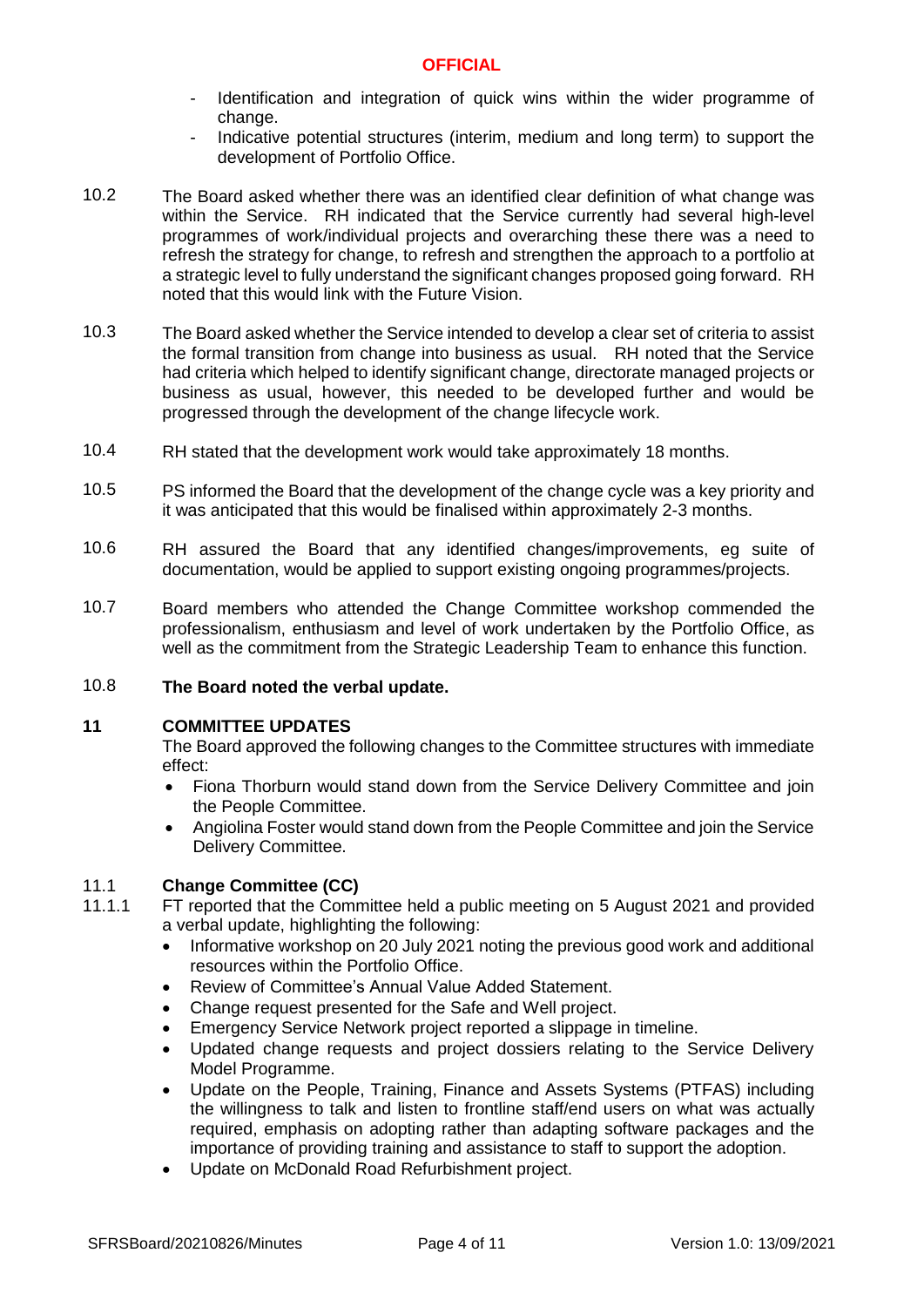• Update on Command and Control Futures project. A separate session has been arranged to provide some additional background to new Committee Members, Angiolina Foster and Stuart Ballingall, and also to provide an opportunity for them to share their previous experiences.

#### 11.1.2 **The Board noted the verbal update.**

#### 11.2 **Audit and Risk Assurance Committee (ARAC)**

- 11.2.1 BB noted that the Committee held a public meeting on 8 July 2021 and referred the Board to the attached draft minutes. He highlighted the following:
	- Comprehensive Annual Governance Statement which was an exemplar across the public sector.
	- Internal Audit Annual Report 2020/21 highlighted the completion of all audits during a particularly challenging year which was testament to the auditors and the Service. Overall opinion that the Service had a framework of governance, risk management and controls that provides reasonable assurance regarding the effective and efficient achievement of objectives. Some known areas of improvement regarding ICT, data security and asset management were noted and being addressed.
	- Final Audit reports presented for SFRS Expenses Policy, SFRS Procurement and Tendering, Estates Asset Management and Maintenance, Operational Equipment. Overall content with actions already being taken to address the recommendations made.
	- Review of Strategic Risk Register noting the appreciation of the Committee on the development and embedding of the new system of risk management.
	- Comprehensive HMFSI Annual Report noting the commitment to strengthen relationships and to support continuous improvement within the Service.

#### 11.2.2 **ARAC Annual Report to the Board and Accountable Officer**

BB presented the report to the Board which confirmed the Committee gained assurances from audit activity, met their Committee terms of reference and the Committee have the necessary skill set to undertake their role. In conclusion, the Committee were assured that the Service continues to operate effective risk management, internal controls and governance.

11.2.3

BB noted potential future focus for the Committee, including cyber security, impact of Covid and implications on risk.

11.2.4

**The Board noted the draft minutes and the Annual Report to the Board and Accountable Officer.**

#### 11.3 **People Committee (PC)**

11.3.1 The next meeting of the Committee is scheduled for 9 September 2021.

#### 11.4 **Service Delivery Committee (SDC)**

- 11.4.1 NB reported that the Committee held a public meeting on 26 May 2021 and noted that the draft minutes were previously circulated and discussed. The next meeting of the Committee was scheduled for 1 September 2021 and highlighted the business being presented:
	- New and improved format for performance reporting.
	- Updates report will be presented for HMFSI Audit Reports, Unwanted Fire Alarm Signals (UFAS) review project, clinical governance and Grenfell Tower.
	- Specific report on Automatic External Defibrillators (AED).
	- Risk Spotlight on SD005 Water Supply.
	- Presentation on the Operational Strategy review within the Service Delivery Directorate.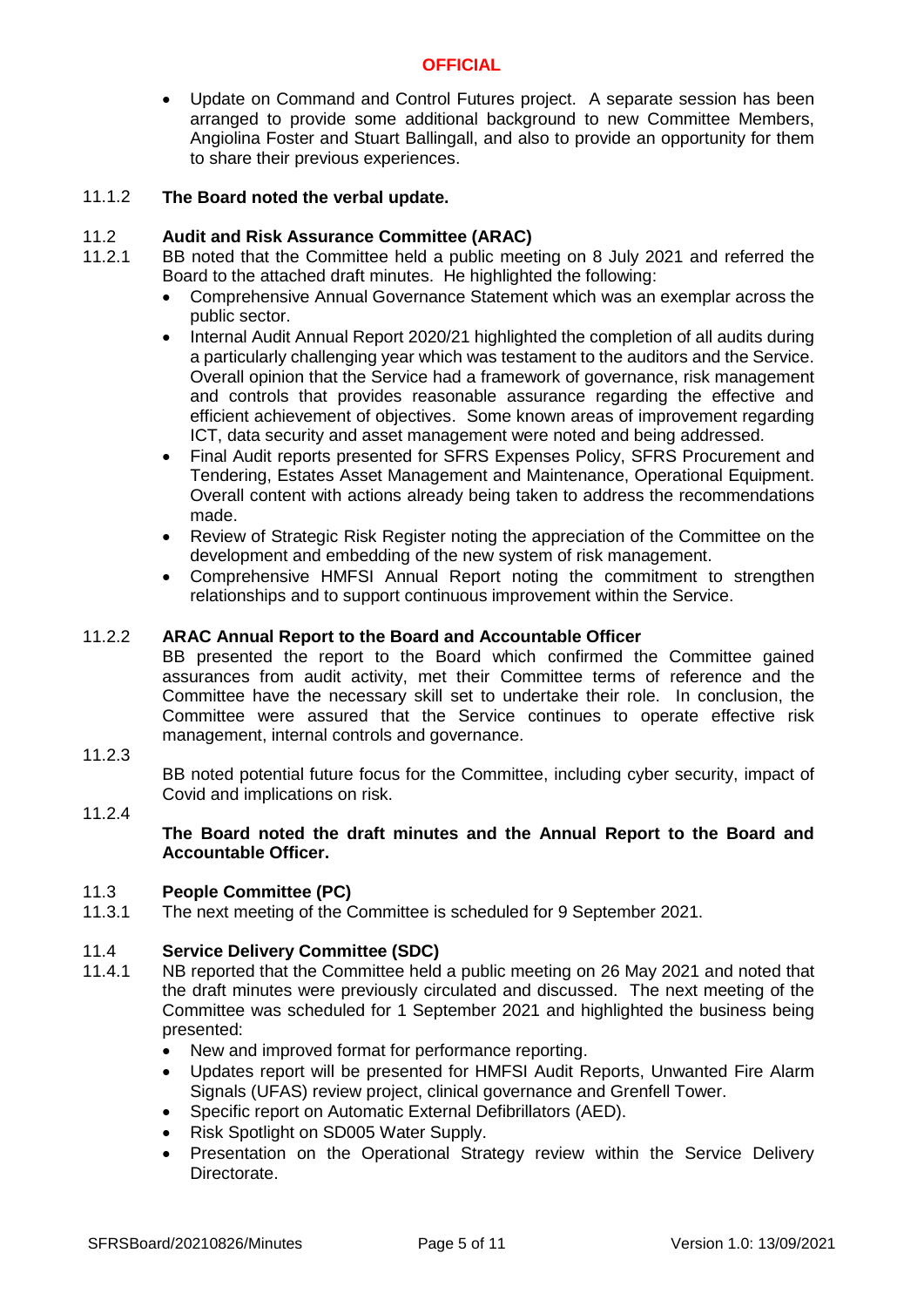- Annual Complaints report to review handling and statistics.
- Private workshop on Fire Safety Enforcement, invitation extended to all Board members.

#### 11.4.2 **The Board noted the verbal update.**

### **12 ANNUAL PROCUREMENT REPORT FOR THE PERIOD 1 APRIL 2020-31 MARCH 2021**

12.1 JT presented a report to the Board seeking approval for the Annual Procurement Report for the period 1 April 2020 – 31 March 2021 noting the Service's requirement to prepare and publish under the Procurement Reform (Scotland) Act 2014. Following approval, the report would be published no later than 31 August 2021. He highlighted the following:

- Thirty-four regulated procurements, totalling £42.8million, were awarded.
- Collaborative contracts accounted for 83% of procurement spend.
- Continue to invest in procurement resources to support service delivery.
- Small/Medium Enterprises (SME) represented 62% of the overall supplier base and 46% of the total spend was with Scottish suppliers.
- Total cashable savings amounted to £1.77million.
- Reduction of £0.500million on non-contract spend.
- 12.2 The Board commented on the positive report and asked for consideration to be given to include some previous year's comparable data. JT noted that the annual procurement report was a legislative document with set criteria which had to be adhered to, however, the inclusion of some key points would be considered for future reports.
- 12.3 The Board sought clarification on how community benefits, ie women in work experience, apprenticeships, etc were identified within individual projects. JT stated that at the start of the contract, the Service agrees with the Contractor which areas should be targeted and delivered as an outcome of the project.
- 12.4 The Board asked for clarification on the future regulated procurement entry for Microsoft Licensing Agreement for the year 2022/23. In response to this query, JT agreed to check and would report back later in the meeting. (Update provided: JT confirmed that this contract was through Crown Commercial Services, therefore the Service were receiving the benefits from the full UK public sector.)
- 12.5 In regard to carbon reduction and financial savings, JT reminded the Board that investment in carbon reduction would not deliver immediate financial benefits. An example of financial benefits would be reduced energy consumption. The Service remained proactive in identifying and securing grant funding from Scottish Government to support the continued commitment of reducing carbon.
- 12.6 In regard to the procurement of immunisation, JT noted that this contract was currently paused and directly related to Out of Hospital Cardiac Arrest (OHCA).
- 12.7 The Board offered congratulations on the high percentages of SME contracts and the processing of payment within 10 days. JT reminded the Board that the Service were committed to make payments to suppliers promptly and were continuing to explore and identify areas of improvement.
- 12.8 The Board queried whether the format of the report could be streamlined to improve its readability. JT confirmed that the format was prescriptive and the level of detail published was to ensure transparency. JT noted the potential to truncate future reports, whilst maintaining transparency by continuing to publish a more detailed report.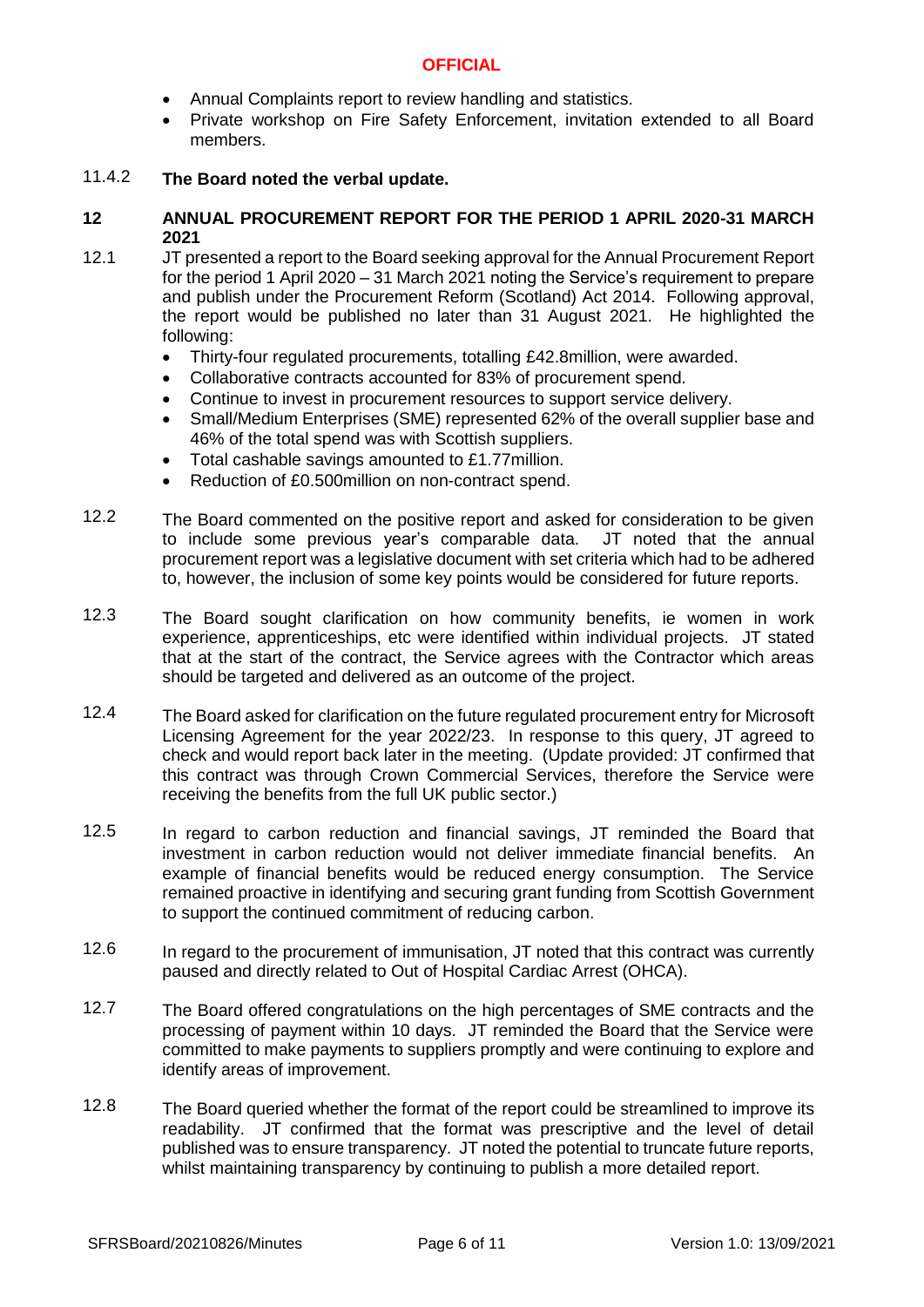12.9 The Board welcomed and acknowledged the strong narrative around procurement being a driver to achieve strategic objectives. However, the current core performance indicators were not aligned. JT reminded the Board that the new Procurement Strategy which had a greater focus on sustainability and alignment of key performance indicators had only recently been agreed. The Board noted the future refresh and evolution of the report to align with the new Procurement Strategy.

### 12.10 **The Board approved the Annual Procurement Report for the period 1 April 2020 – 31 March 2021.**

*(Meeting broke at 1125 hrs and reconvened at 1130 hrs)*

# **13 SFRS LONG TERM STRATEGIC VISION: CONSULTATION FEEDBACK**

- 13.1 MMcA presented a report to the Board advising the result of feedback from the public consultation on the draft Long Term Vision document and to seek approval of the proposed change to the Long Term vision document. MMcA sought the nomination of a Board member(s) to act as liaison and to provide Board assurances on the final edits within the Long Term Vision document.
- 13.2 The following key points were highlighted:
	- Consultation launched on 7 June and concluded on 18 July. Stakeholder mapping exercise was undertaken to target key stakeholders. Consultation process was primarily virtual with direct emails, online surveys and promotion through social media. Information sessions were held with Local Senior Officers to enable them to share key messages with Scrutiny/Community Planning Partnership meetings.
	- Range of consultation materials were developed to support the process and delivery of consistent messaging.
	- Total of 261 responses were received. Of which, 40% were aged between 41-55, 56% were male and 62% provided postcode areas to identify Service Delivery Areas (SDA). An overall majority either agreed/strongly agreed with the draft long term vision (79%), the 4 strategic intentions (78-81%), and the 8 priorities (75-85%).
	- Reasons for disagreement, although very low, included lack of detail or too vague, perception of future cuts and concern regarding partnership working.
	- Submissions were received from 7 separate key partners including the Fire Brigades Union, who were broadly in agreement but raised some concerns.
	- Details and examples of responses given to the 2 open questions.
	- Details and examples of themes arising from the responses included community and partner engagement, content/style, operational response, staffing, investment, organisational culture, staff engagement, technology and data, training, environment and consultation process.
	- All responses would be published and made publicly available.
	- Reflection on themes and refine vision document accordingly ie improve readability and incorporate graphics, clarify links to Strategic Plan, strengthen commitment to engage further with partners and communities, outline engagement process with external stakeholders and clarify broader contribution.
	- Proposal to refine and publish final document by the end of October 2021.
	- Next steps following publication included a detailed planning exercise taking place, any early/quick wins would be identified and publicised together with the development of the Strategic Plan 2022/25.
- 13.3 For clarification purposes, the Board were being asked to scrutinise and agree the process for taking this forward. It was noted that should the final document be resubmitted to the next formal Board meeting, it was explained this would delay publication. The alternative proposal to circulate the final document by email with a brief report, containing a list of amendments, be submitted to the next Strategy Day (30 September) was suggested at that point.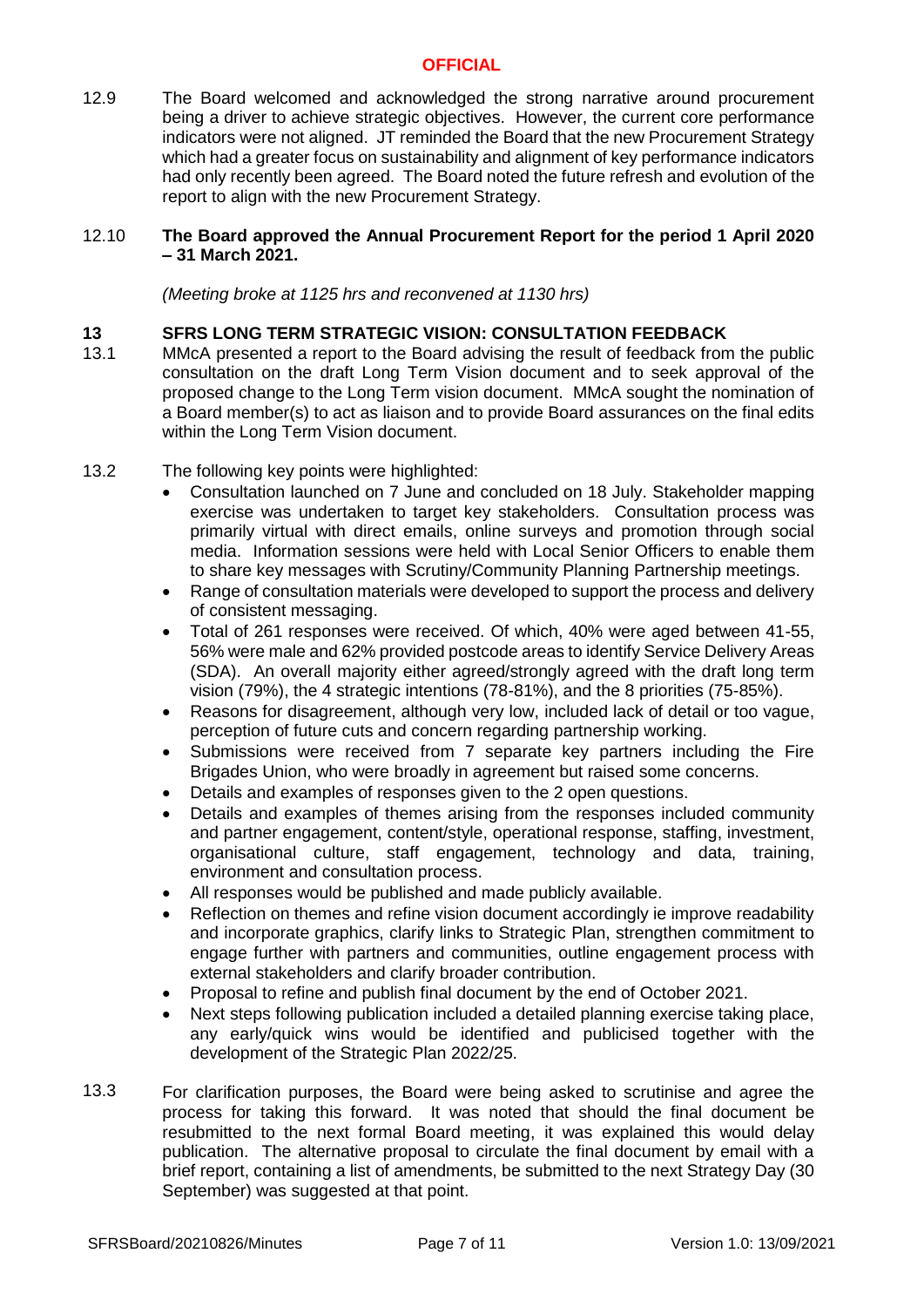- 13.4 The Board then commented on the following:
	- Review language throughout the document and remove all "professional language" to simplify and improve readability. Consider sourcing external editorial support and using Crystal Mark. Should professional language need to be used, a clear definition should also be provided.
	- Presentation of graphics to be amended to clarify that "Not Known" responses relate to location/postcode not being provided rather than the questions being asked.
	- Consider the merits and purpose of presenting the breakdown of responses by service delivery areas.
	- Consider adequacy of feedback to respondents and whether this could be enhanced by providing more information/clarification within the published analysis as well as addressing any negative responses.
	- Disappointment in the lack of organisational responses from groups who relate to certain aspects of our strategic vision.
	- Assured by the level of local engagement by Local Senior Officers.
	- Concerns regarding national level engagement and the potential lack of awareness and understanding of the wider role and services of SFRS.
	- Importance of identifying key strategic partners/individuals for further engagement and continuing to raise awareness of the long term vision and ambitions of the Service.
- 13.5 MMcA reminded the Board that a debrief exercise on the consultation and engagement process would be carried out to help identify any lessons and themes including any geographically (LSO/SDA) specific negativity which had not been captured within the analysis.
- 13.6 Going forward MMcA noted that the Service would reflect and adjust the language/terminology used, undertake broader consultation with key strategic national and local partners, further engage with partners and communities to ensure that they understand the plan. The detailed plan on the strategic planning process would be finalised in due course.
- 13.7 To ensure due diligence and transparency, it was agreed not to take this to the Board Strategy Day but that a special Board meeting would be convened on Thursday 30 September 2021 to enable the final Long Term Vision document to be publicly presented for approval.
- 13.8 **The Board noted the contents of the report, approved the process going forward with the revised Long Term Strategic Vision being brought back to a Special Board Meeting (30 September 2021).**

# **14 RESOURCE BUDGET MONITORING REPORT – JULY 2021**

- 14.1 JT presented a report advising the Board of the resource budget position for the period ending 31 July 2021. JT outlined the analysis of the financial position and referred Members to Appendix A of the report, which identified the current resource position showing a current year to date overspend of £0.032m and a forecasted year-end underspend of £0.145m. This forecast position was on the basis that additional funding would be received to support the Service's investment in COP26. Trace & Protect and Emergency Services Mobile Communications Programme (ESMCP). The following key points were highlighted:
	- Two virements during the period: Transfer of funds from travel costs to subsistence in respect of Health & Safety Covid Audit Team business case, and funds were drawn from contingency to support the Cameron House fatal accident inquiry. Additional virements would be required in respect of Cameron House, however, these were still unknown at this time.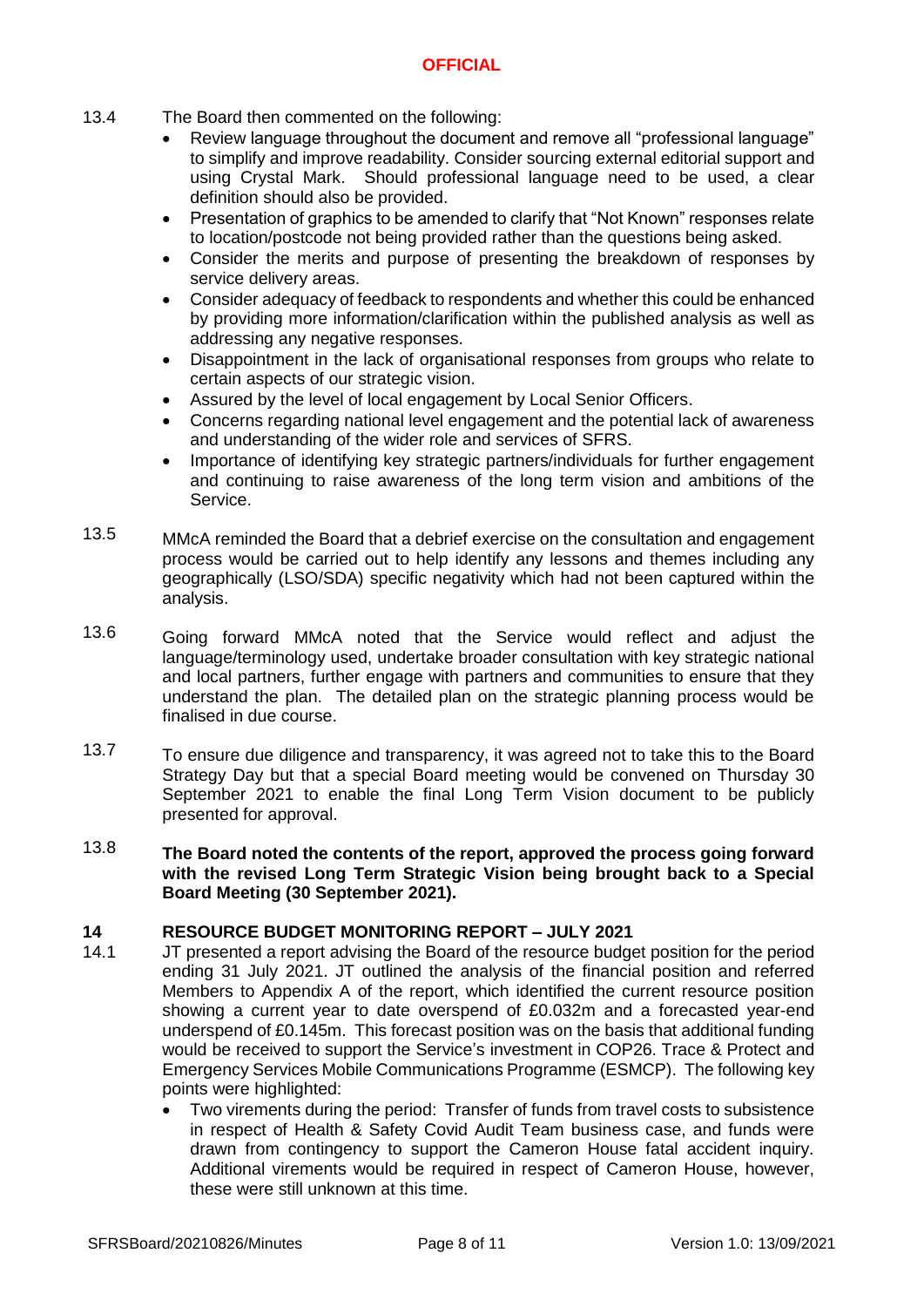- Reformatted presentation to provide an enhanced visual summary of the in-year financial position and focus on the financial risks.
- Main variations were
	- Wholetime costs forecasted overspend of £1.237m due to pay offer, overtime and recruitment.
	- Support Staff costs forecasted overspend of £0.059m due to recruitment to support business cases.
	- Control, Retained Duty System (RDS) and travel & subsistence costs forecasted underspends.
	- Property costs were underspend due to the earlier than anticipated sale of Thornton site.
- Continued impact of Covid on the financial position was being managed and forecasted appropriately.
- 14.2 The Board welcomed the new format of the report and suggested that it would be helpful to include some information on the method of risk mitigation.
- 14.3 In regard to overtime, the Board queried whether anything further could be done to improve the management of this budget. JT assured the Board that the Service was constantly reviewing and managing the overtime situation. JT reminded the Board of several drivers which impacted on overtime, including maintaining skills levels, recruitment, etc. The Overtime Action Group scrutinised this area and fully understood the drivers and plan as appropriate based on the budget available, trends from previous years, forecasted recruitment/retiral profiles, etc. In previous years, JT noted the Service's ability to predict overtime more accurately, however, due to the impact of Covid, the circumstances were different this year.
- 14.4 It was confirmed that the Board were being asked to scrutinise the report rather than approve (as noted on the covering report).
- 14.5 **The Board scrutinised the resource budget position for the period ending 31 July 2021.**

# **15 CAPITAL MONITORING REPORT 2021/22 – JULY 2021**

- 15.1 JT presented a report advising the Board of the actual and committed expenditure against the 2021/22 capital budget position for the period ending 31 July 2021. It was anticipated that the revised budget of £33.980 million would be spent by the end of the financial year. The following key points were highlighted:
	- Revised Net Zero Grant due to grant in relation to vehicle leasing being removed and was now shown as Deferred Income.
	- Accounting to change under IFRS16 which would be applied to the public sector in 2022/23.
	- Overall expenditure to date was £23.631m (approximately 69.5%)
	- Completion of Portlethen Training Facility project.
	- Acceleration of Powered Rescue Equipment (PRE) to mitigate risk of underspend.
	- Additional funding awarded through the Green Public Decarbonisation Scheme in the amount of £2.100m. This would be allocated to environmental projects on stations.
- 15.2 The Board commended the team for identifying and securing additional grant funding for environmental issues.
- 15.3 It was confirmed that the Board were being asked to scrutinise the report rather than approve (as noted on the covering report).
- 15.4 **The Board scrutinised the level of actual and committed expenditure for the period ending 31 July 2021.**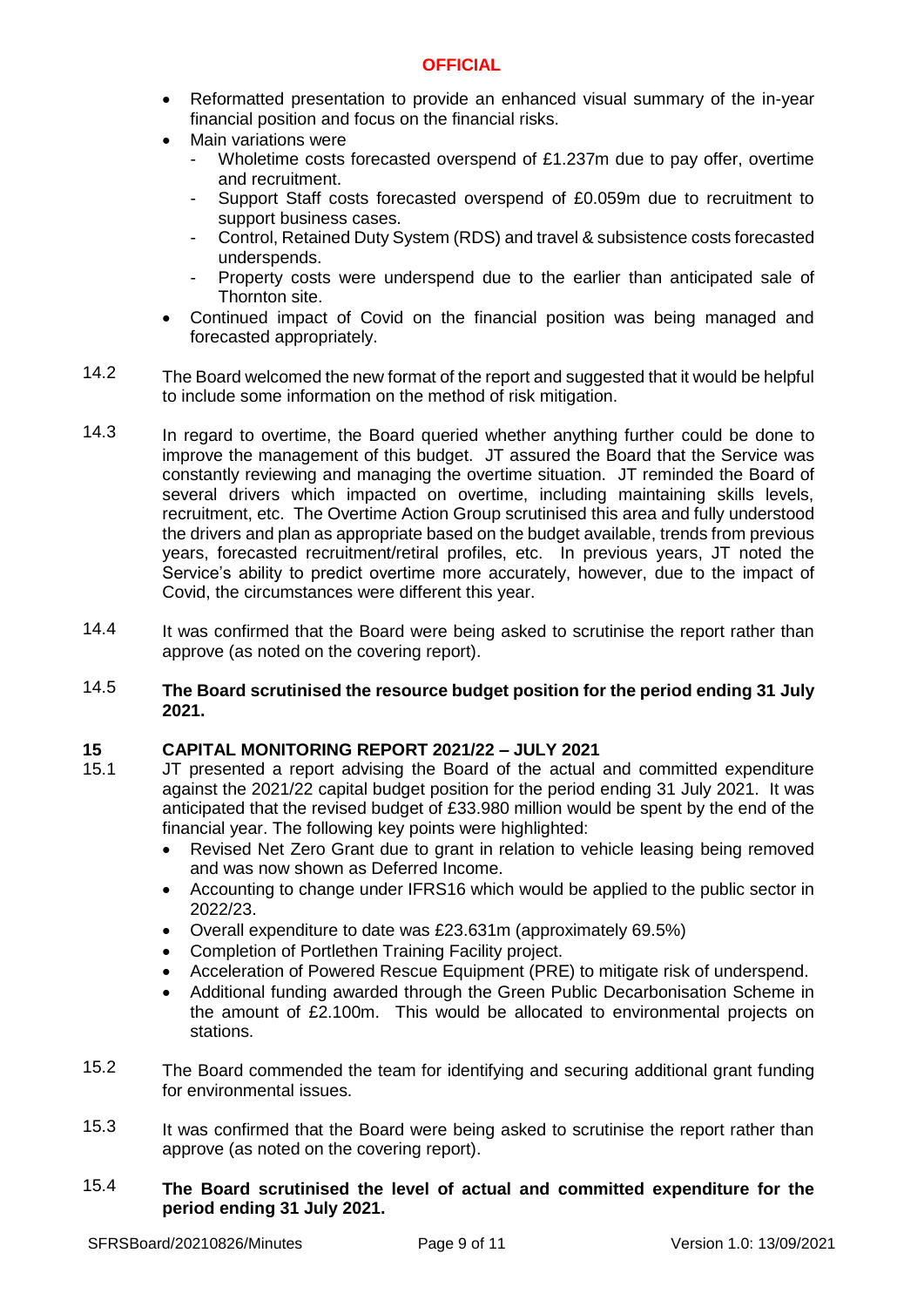### **16 COMBINED RISK AND PERFORMANCE Q1 2021/22 PROGRESS REPORT**

- 16.1 MMcA presented a report advising the Board of the quarterly progress made against the strategic outcomes and objectives. He noted that individual Committees undertake detailed scrutiny of performance and risk and this report presented a high-level overview to the Board. The following key point were highlighted:
	- Strategic Risks: Ongoing discussions on approach to risk and risk reporting through Audit and Risk Assurance Committee.
	- Annual Operating Plan (AOP): Of the 27 actions, 20 actions were progressing as planned (Green) and 7 actions were experiencing some slippage (Amber).
	- Update on residual AOP actions from 2019/20 and 2020/21.
	- Performance Management: Of the 15 measures, 6 were on track (Green), 2 were slightly off track (Amber) and 7 measures (no targets set) were being closely monitored (Blue).
	- Home Fire Safety Visits were On Target and in line with 3-year average.
	- Accident Dwelling Fires were below the 3-year average with high severity fires remaining slightly off target.
	- Unwanted Fire Alarm Signals (UFAS) remain below target but may increase due to opening of businesses, etc.
	- Fatalities remained broadly comparable to the 3-year rolling average. Further details to be captured through the Fire Investigation reports.
- 16.2 In regard to Objective 1.2 (design and implement revised Fire Investigation Delivery Model), the Board requested clarification on the reason for the revised extended due date and the consequences of this slippage. SS reminded the Board that the Fire Investigation restructure which reduced the number of posts. However subsequently a broader review of fire investigation was undertaken with a view to modernise the function in order to support the strategic intentions going forward in terms of prevention and protection. This would be done through work with academia, building standards, ISO accreditation to support the criminal justice system, training frontline crews as well as informing the prevention and protection strategy. Due to Covid, there has been a delay of approximately 18 months, however, this has afforded the Service an opportunity to explore and identify alternative methods of working. The Strategic Leadership Team have approved the new fire investigation model which will be implemented at the start of the next financial year 2022/23. The financial consequence of the delay has been subsumed across the Service Delivery budget.
- 16.3 The Board commented on the lack of risk information within the report and were reminded that work was ongoing to develop the template output that reports directly from the risk management system. Once refined, these reports would be incorporated into the combined risk and performance report.

### 16.4 **The Board scrutinised the Combined Risk and Performance Quarter 1 Progress Report.**

### **17 RISK THEMES**

17.1 There were no new or emerging issues identified during this meeting.

### **18 FORWARD PLAN**

18.1 The Forward Plan was noted and would be kept under review.

### **19 DATE OF NEXT MEETING**

- 19.1 As agreed earlier in the meeting, a special meeting of the Board to be convened on Thursday 30 September 2021 @ 0930 hrs.
- 19.2 Thereafter, the next formal meeting of the Board is scheduled to take place on Thursday 28 October 2021 at 1000 hrs.